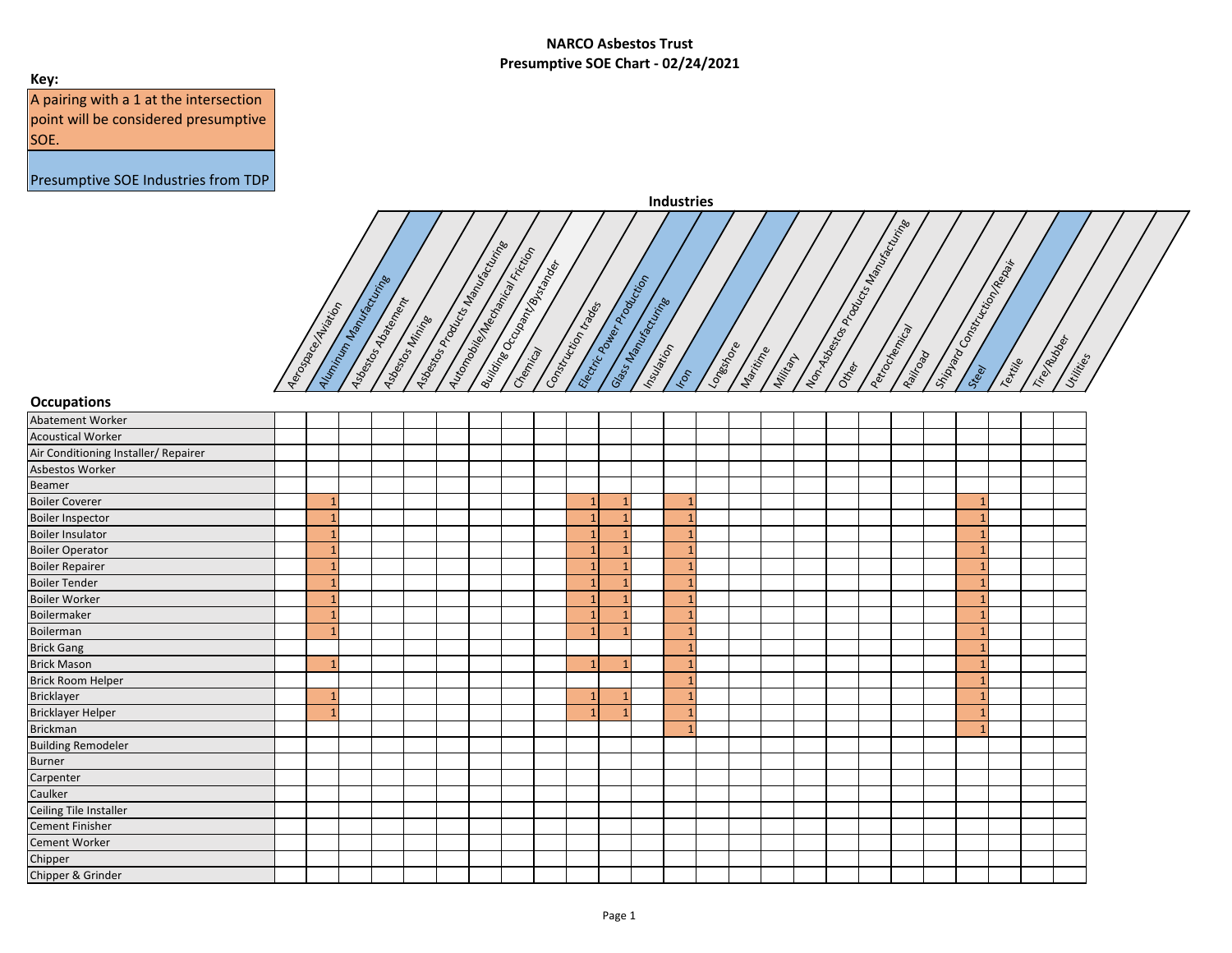## **Key:**

A pairing with a 1 at the intersection point will be considered presumptive SOE.

|           | <b>Industries</b>                                                                                                                                                                                                                                                                                                                                                                                                                                                                                                                                                                                                                                |
|-----------|--------------------------------------------------------------------------------------------------------------------------------------------------------------------------------------------------------------------------------------------------------------------------------------------------------------------------------------------------------------------------------------------------------------------------------------------------------------------------------------------------------------------------------------------------------------------------------------------------------------------------------------------------|
| Aerosacec | Miring<br><b>Manufacturing</b><br>$\sqrt{\sigma}$<br>Machanical Friction<br>Manux<br>Repair<br>Bycanoes<br>Production<br>Manufacturine<br>$\mathcal{L}$<br>tion<br>Product<br>Abatement<br>Isortinipe<br>trades<br>Aviation<br>Products<br>Occupant<br>$\mathcal{S}$<br>Miritia<br>onstr<br>.õ<br>Electric Pour<br>Non-Asbesta<br>Construction<br>Perrocincia<br>Automobile<br>Manus<br>Trito Rubber<br>Longstrone<br>C<br>Aluminum<br>Insulation<br>Martitime<br>Asbeckbas<br>1 <sub>SOeStro</sub><br>Asbecks<br>Themical<br>Shippard<br>8 Uildine<br>Railtoga<br>Milliam<br>Utilities<br>Textile<br>Glass<br>Other<br>Steel<br>$\mathcal{C}_2$ |

| <b>Occupations</b>                  |  |  |  |  |              |                |                |  |  |  |  |  |  |
|-------------------------------------|--|--|--|--|--------------|----------------|----------------|--|--|--|--|--|--|
| Coke Worker                         |  |  |  |  |              |                |                |  |  |  |  |  |  |
| Concrete Laborer                    |  |  |  |  |              |                |                |  |  |  |  |  |  |
| Concrete Worker                     |  |  |  |  |              |                |                |  |  |  |  |  |  |
| <b>Construction Laborer</b>         |  |  |  |  |              |                |                |  |  |  |  |  |  |
| <b>Construction Mechanic</b>        |  |  |  |  |              |                |                |  |  |  |  |  |  |
| <b>Construction Superintendent</b>  |  |  |  |  |              |                |                |  |  |  |  |  |  |
| <b>Construction Worker</b>          |  |  |  |  |              |                |                |  |  |  |  |  |  |
| Contractor                          |  |  |  |  |              |                |                |  |  |  |  |  |  |
| Coppersmith                         |  |  |  |  |              |                |                |  |  |  |  |  |  |
| Crane Operator                      |  |  |  |  |              |                |                |  |  |  |  |  |  |
| <b>Demolition Worker</b>            |  |  |  |  |              |                |                |  |  |  |  |  |  |
| Drywall Applicator                  |  |  |  |  |              |                |                |  |  |  |  |  |  |
| <b>Drywall Taper</b>                |  |  |  |  |              |                |                |  |  |  |  |  |  |
| <b>Electrical Technician</b>        |  |  |  |  | $\mathbf{1}$ | -1             | $\mathbf{1}$   |  |  |  |  |  |  |
| Electrician                         |  |  |  |  | $\mathbf{1}$ | и              | $\mathbf{1}$   |  |  |  |  |  |  |
| Electrician Helper                  |  |  |  |  |              |                |                |  |  |  |  |  |  |
| <b>Elevator Construction Worker</b> |  |  |  |  |              |                |                |  |  |  |  |  |  |
| Erector                             |  |  |  |  |              |                |                |  |  |  |  |  |  |
| <b>Final Construction Inspector</b> |  |  |  |  |              |                |                |  |  |  |  |  |  |
| Fireman                             |  |  |  |  |              |                |                |  |  |  |  |  |  |
| Floor Tile Installer                |  |  |  |  |              |                |                |  |  |  |  |  |  |
| Floor Tile/Linoleum Layer           |  |  |  |  |              |                |                |  |  |  |  |  |  |
| Furnace Helper                      |  |  |  |  | $\mathbf{1}$ | $\overline{1}$ | $\overline{1}$ |  |  |  |  |  |  |
| Furnace Installer/Repairer          |  |  |  |  |              |                |                |  |  |  |  |  |  |
| Furnace Operator                    |  |  |  |  | 1            |                |                |  |  |  |  |  |  |
| Furnace Worker                      |  |  |  |  | $\mathbf{1}$ |                | $\overline{ }$ |  |  |  |  |  |  |
| Furnaceman                          |  |  |  |  | $\mathbf{1}$ | и              | $\overline{1}$ |  |  |  |  |  |  |
| Glazier                             |  |  |  |  |              |                |                |  |  |  |  |  |  |
| <b>Hammer Driver</b>                |  |  |  |  |              |                |                |  |  |  |  |  |  |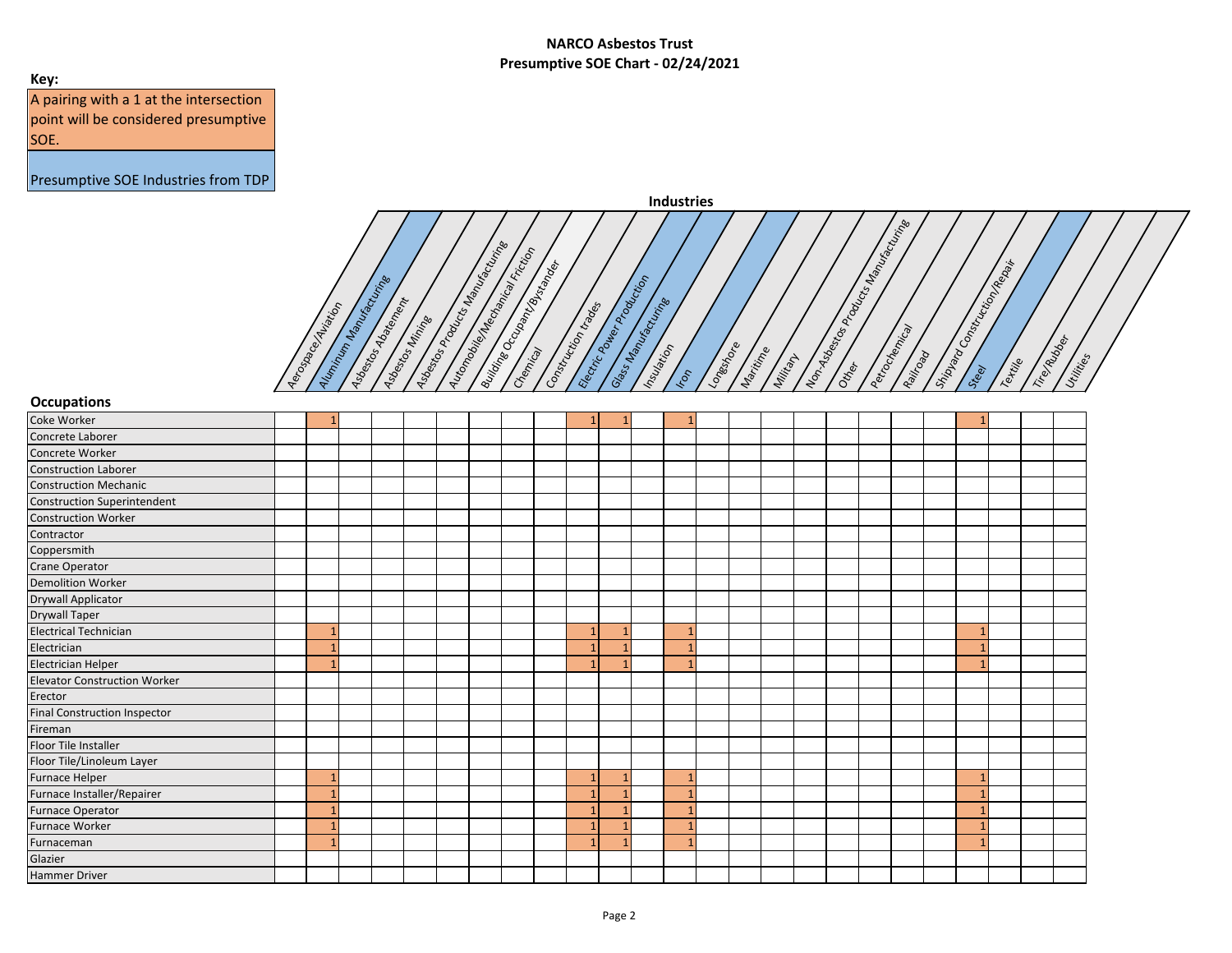## **Key:**

A pairing with a 1 at the intersection point will be considered presumptive SOE.



| <b>Occupations</b>                  |              |  |  |  |                |                 |                |  |  |  |  |              |  |  |
|-------------------------------------|--------------|--|--|--|----------------|-----------------|----------------|--|--|--|--|--------------|--|--|
| Heat System Installer/Repairer      |              |  |  |  | 1              |                 |                |  |  |  |  |              |  |  |
| <b>Heat Treater</b>                 | $\mathbf{1}$ |  |  |  | $\mathbf{1}$   |                 | $\mathbf{1}$   |  |  |  |  |              |  |  |
| Heat-treating equipment operator    | $\mathbf{1}$ |  |  |  | $\mathbf{1}$   |                 | $\mathbf{1}$   |  |  |  |  |              |  |  |
| <b>Heating Insulator</b>            | 1            |  |  |  | $\overline{1}$ |                 | $\overline{1}$ |  |  |  |  |              |  |  |
| <b>Heating Worker</b>               | 1            |  |  |  | $\mathbf{1}$   |                 | 1              |  |  |  |  |              |  |  |
| <b>Hod Carrier</b>                  | 1            |  |  |  | $\mathbf{1}$   |                 |                |  |  |  |  |              |  |  |
| <b>HVAC Installer/Repairer</b>      |              |  |  |  |                |                 |                |  |  |  |  |              |  |  |
| <b>Industrial Electrician</b>       |              |  |  |  |                |                 |                |  |  |  |  |              |  |  |
| <b>Insulation Apprentice/Helper</b> | 1            |  |  |  | $\mathbf{1}$   |                 | $\mathbf{1}$   |  |  |  |  |              |  |  |
| <b>Insulation Machinist</b>         | 1            |  |  |  | $\mathbf{1}$   |                 | $\overline{1}$ |  |  |  |  |              |  |  |
| <b>Insulation Worker</b>            | $\mathbf{1}$ |  |  |  | $\mathbf{1}$   |                 | $\mathbf{1}$   |  |  |  |  |              |  |  |
| Insulator                           | 1            |  |  |  | $\overline{1}$ |                 |                |  |  |  |  |              |  |  |
| <b>Insulator Helper</b>             | 1            |  |  |  | $\overline{1}$ |                 | $\mathbf{1}$   |  |  |  |  |              |  |  |
| Ironworker                          |              |  |  |  |                |                 | $\mathbf{1}$   |  |  |  |  |              |  |  |
| Laborer                             |              |  |  |  |                |                 | $\mathbf{1}$   |  |  |  |  |              |  |  |
| Lagger                              |              |  |  |  |                |                 |                |  |  |  |  |              |  |  |
| Lather                              |              |  |  |  |                |                 |                |  |  |  |  |              |  |  |
| Locksmith                           |              |  |  |  |                |                 |                |  |  |  |  |              |  |  |
| Machinist                           |              |  |  |  |                |                 |                |  |  |  |  |              |  |  |
| Maintenance Mechanic                |              |  |  |  |                |                 |                |  |  |  |  |              |  |  |
| Mason                               | $\mathbf{1}$ |  |  |  | $\mathbf{1}$   |                 | $\mathbf{1}$   |  |  |  |  |              |  |  |
| <b>Mason Tender</b>                 |              |  |  |  | $\mathbf{1}$   |                 | $\mathbf{1}$   |  |  |  |  |              |  |  |
| Millwright                          | $\mathbf{1}$ |  |  |  | $\overline{1}$ |                 | $\mathbf{1}$   |  |  |  |  |              |  |  |
| Mortar Mixer                        |              |  |  |  |                |                 |                |  |  |  |  |              |  |  |
| Other                               |              |  |  |  |                |                 |                |  |  |  |  |              |  |  |
| Paint Mixer                         |              |  |  |  |                |                 |                |  |  |  |  |              |  |  |
| Painter                             |              |  |  |  |                |                 |                |  |  |  |  |              |  |  |
| Pile Driver                         |              |  |  |  |                |                 |                |  |  |  |  |              |  |  |
| Pipe Carrier                        | $\mathbf{1}$ |  |  |  | 1              | $1\overline{ }$ | $\mathbf{1}$   |  |  |  |  | $\mathbf{1}$ |  |  |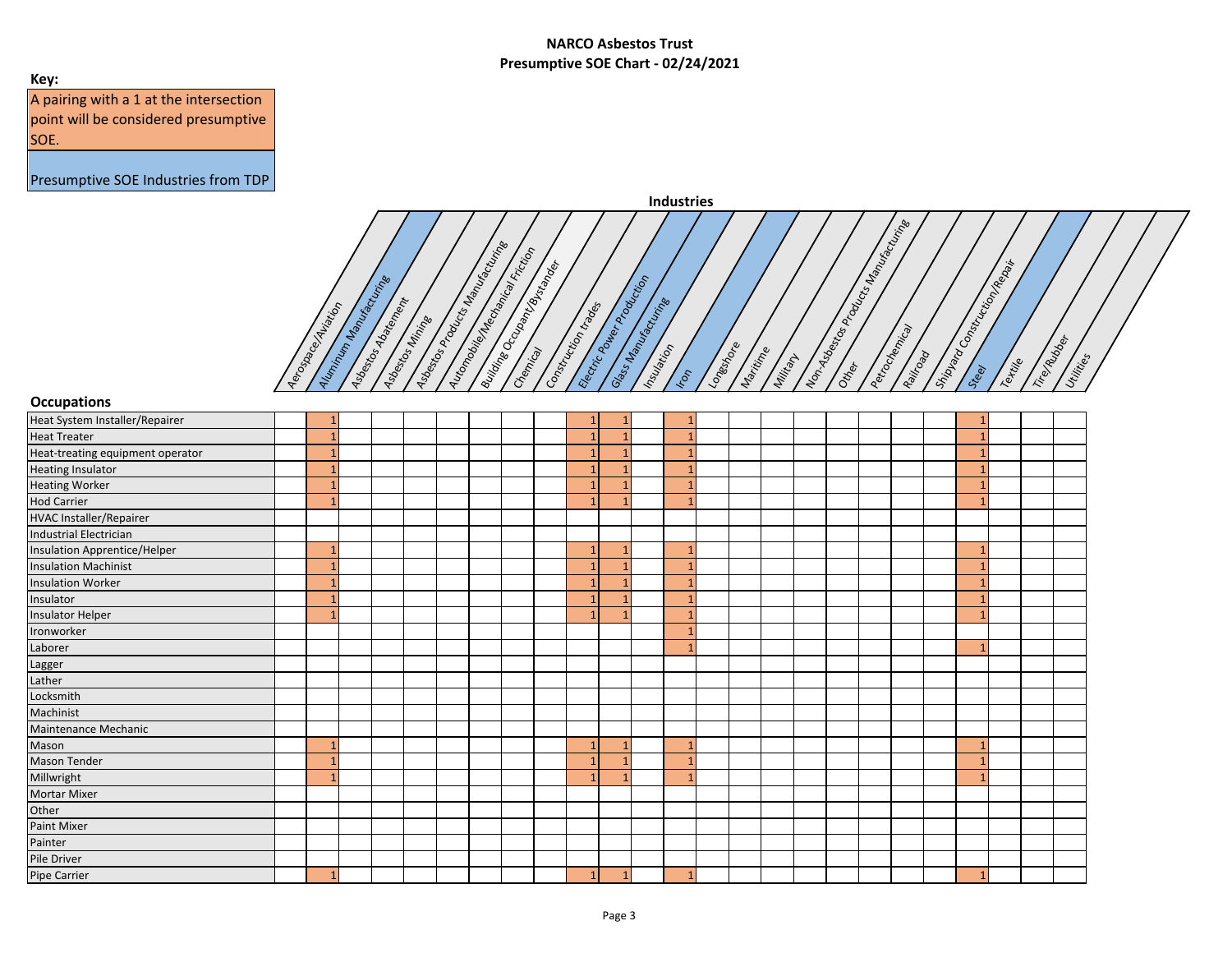## **Key:**

A pairing with a 1 at the intersection point will be considered presumptive SOE.



| <b>Occupations</b>               |  |  |  |  |                |  |                |  |  |  |  |  |  |
|----------------------------------|--|--|--|--|----------------|--|----------------|--|--|--|--|--|--|
| Pipe Coverer                     |  |  |  |  | 1              |  |                |  |  |  |  |  |  |
| Pipe Cutter                      |  |  |  |  | $\mathbf{1}$   |  | $\mathbf{1}$   |  |  |  |  |  |  |
| Pipe Foreman                     |  |  |  |  | $\mathbf{1}$   |  | $\mathbf{1}$   |  |  |  |  |  |  |
| Pipe Grinder                     |  |  |  |  | $\mathbf{1}$   |  |                |  |  |  |  |  |  |
| Pipe Hanger                      |  |  |  |  | $\mathbf{1}$   |  |                |  |  |  |  |  |  |
| Pipe Insulator                   |  |  |  |  | $\mathbf{1}$   |  |                |  |  |  |  |  |  |
| Pipe Layer                       |  |  |  |  | $\mathbf{1}$   |  | $\mathbf{1}$   |  |  |  |  |  |  |
| Pipe Racker                      |  |  |  |  | $\mathbf{1}$   |  |                |  |  |  |  |  |  |
| Pipe Repairer                    |  |  |  |  | $\mathbf{1}$   |  |                |  |  |  |  |  |  |
| Pipe Stripper                    |  |  |  |  | -1             |  |                |  |  |  |  |  |  |
| Pipe Welder                      |  |  |  |  | $\mathbf{1}$   |  | $\overline{1}$ |  |  |  |  |  |  |
| Pipefitter                       |  |  |  |  | $\mathbf{1}$   |  |                |  |  |  |  |  |  |
| Pipefitter Helper                |  |  |  |  | $\overline{1}$ |  |                |  |  |  |  |  |  |
| Plasterer                        |  |  |  |  |                |  |                |  |  |  |  |  |  |
| Plumber                          |  |  |  |  |                |  |                |  |  |  |  |  |  |
| Potroom Worker                   |  |  |  |  | -1             |  | $\overline{1}$ |  |  |  |  |  |  |
| Potroom Worker / Boiler Operator |  |  |  |  | $\overline{1}$ |  |                |  |  |  |  |  |  |
| Pourer                           |  |  |  |  |                |  |                |  |  |  |  |  |  |
| Refrigeration/HVAC Equipment     |  |  |  |  |                |  |                |  |  |  |  |  |  |
| Installer/Repairer               |  |  |  |  |                |  |                |  |  |  |  |  |  |
| Rigger                           |  |  |  |  |                |  |                |  |  |  |  |  |  |
| <b>Rivet Bulker</b>              |  |  |  |  |                |  |                |  |  |  |  |  |  |
| Riveter                          |  |  |  |  |                |  |                |  |  |  |  |  |  |
| Roofer                           |  |  |  |  |                |  |                |  |  |  |  |  |  |
| Sheetmetal Mechanic              |  |  |  |  | $\mathbf{1}$   |  |                |  |  |  |  |  |  |
| Sheetmetal Worker                |  |  |  |  | $\overline{1}$ |  |                |  |  |  |  |  |  |
| Sheetrock Hanger                 |  |  |  |  |                |  |                |  |  |  |  |  |  |
| Shingle Catcher                  |  |  |  |  |                |  |                |  |  |  |  |  |  |
| Shipfitter                       |  |  |  |  |                |  |                |  |  |  |  |  |  |